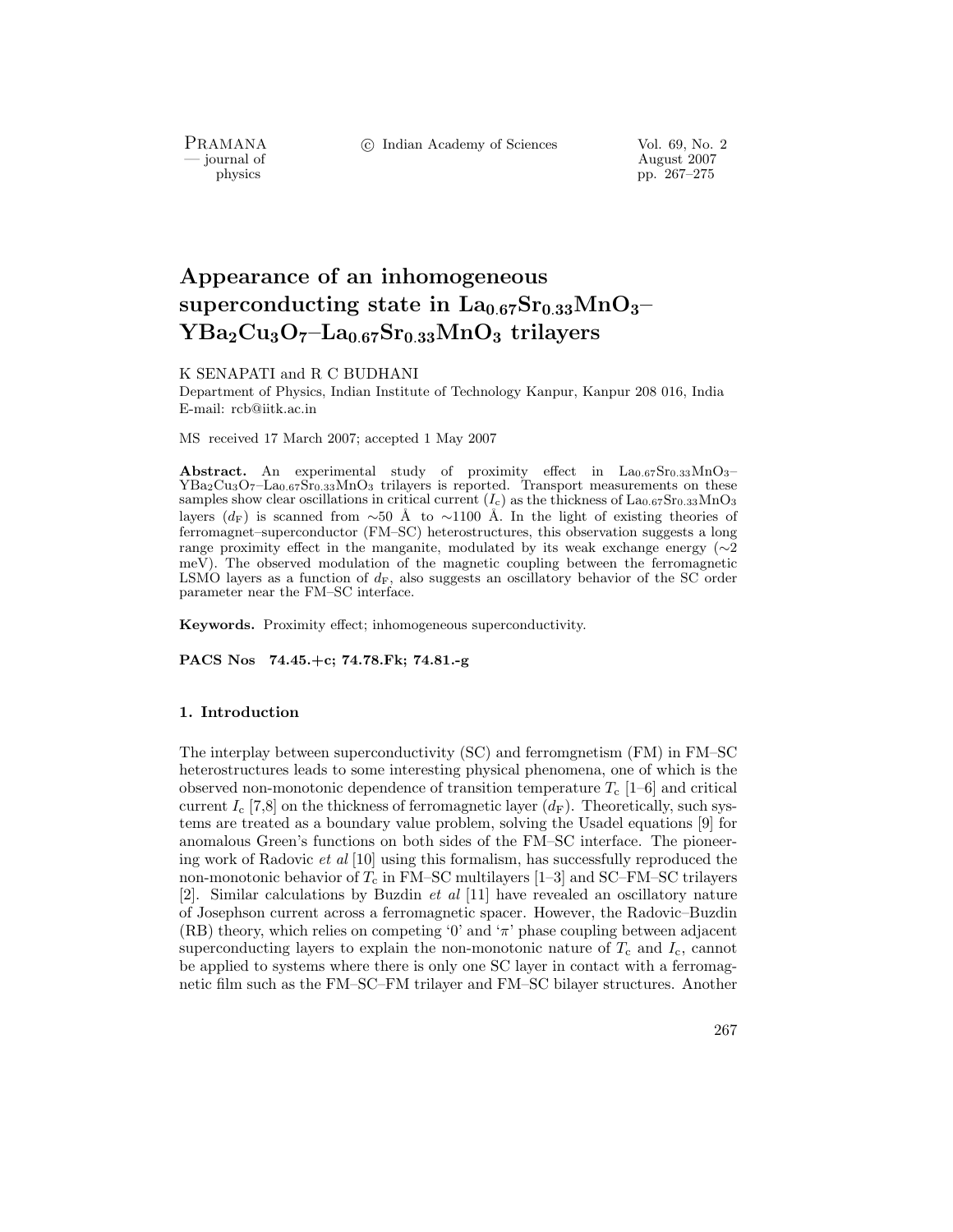## *K Senapati and R C Budhani*

restricted point of the RB theory is the assumption of perfect transparency of the FM–SC interface. Recently, these issues have been addressed using more realistic boundary conditions [12–14]. In general, the microscopic basis of these theories is the formation of a Larkin–Ovchinnikov–Fulde–Ferrel (LOFF)-like [15,16] inhomogeneous SC-state at the FM–SC boundary [17].

On the experimental scenario, there are increasing number of reports [1–6] on the oscillating nature of  $T_c(d_F)$  although negative results [18] and different interpretations [19] have also been reported in some cases. A more sensitive way of addressing this issue is the measurement of critical current  $I_c(d_F)$  through the FM– SC interface. Such studies [7,8] have unambiguously established the existence of an oscillating order parameter. However, these results are explained on the basis of  $\pi$ -phase coupling between two superconducting layers. In this paper, we report the observation of oscillating critical current in FM–SC–FM trilayer structures where the concept of  $\pi$ -coupling does not apply altogether. Unlike the itinerant ferromagnet-weak coupling BCS superconductor-based structures, the constituents in the present case are exotic, showing localized spin ferromagnetism and a highly anisotropic superconducting order parameter. This first-time observation of an oscillating  $I_c$  in such a system is remarkable.

# **2. Experimental results**

## 2.1 *Magnetic behavior of the LSMO boundary*

We have studied a series of high quality trilayer structures in FM–SC–FM geometry with a ∼100 Å superconducting YBa<sub>2</sub>Cu<sub>3</sub>O<sub>7</sub> (YBCO) layer sandwiched between ferromagnetic La0*.*67Sr0*.*33MnO<sup>3</sup> (LSMO) layers, prepared by pulsed laser ablation on single crystal SrTiO<sub>3</sub> substrates. Thickness of the LSMO layers  $(d_F)$  were varied from ∼50 Å to ∼1100 Å. Details of film growth are described elsewhere [20]. The suitability of the CMR manganite high- $T_c$  superconductor combination for epitaxial growth is also well-established in the literature [21–24].

The magnetic nature of the LSMO layers as a function of thickness was established from transport and magnetization measurements. figure 1 shows the resistivity  $(\rho(T))$  of few representative LSMO thin films in the temperature range of 2 K and 370 K. Resistivity of these films at room temperature is low ( $\sim$ 2 m $\Omega$  cm), and remains metallic down to 2 K. The paramagnetic metallic phase above the Curie temperature  $(T_{\text{Curie}})$  [25] which transits to a ferromagnetic metallic phase at  $T < T<sub>Curie</sub>$ , is clearly identifiable in all films. The ordering temperature acquires the near bulk value ( $\sim$ 350 K) in films thicker than 200 Å, while thinner films show a slight drop in  $T_{\text{Curie}}$ , consistent with earlier measurements on ultra-thin LSMO films [26]. We have estimated the ferromagnetic exchange energy by fitting the 1000 Oe field-cooled  $M_{\rm s}(T)$  measurements (shown in figure 1) to the Bloch relation  $M_{\rm s}(T)/M_{\rm s}(0) = 1 - AT^{3/2}$ . Here  $A = (C/S)(k_B/2E_{\rm ex}S)^{3/2}$ , where S is the total spin per Mn ion in LSMO and  $C$  is the Bloch constant with a value 0.059 for a cubic lattice [27]. All trilayer samples were rigorously checked for simultaneous occurrence of superconductivity and magnetism, using magnetization and transport measurements [20].

268 *Pramana – J. Phys.,* **Vol. 69, No. 2, August 2007**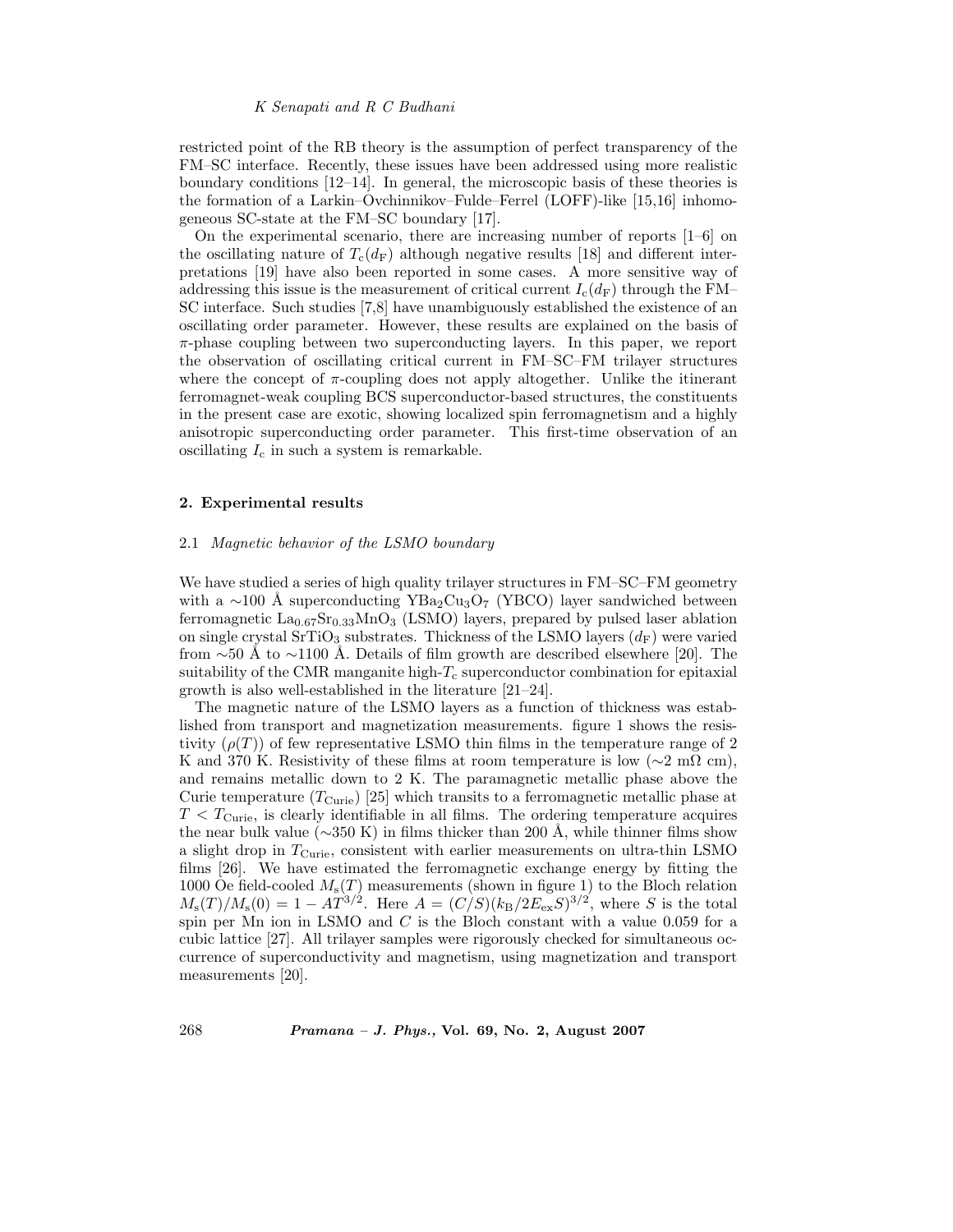

**Figure 1.** Resistivity  $(\rho(T))$  of LSMO films deposited on STO in the temperature range of 2–370 K. Thickness of the films varies from 100 Å to 350 Å. Inset: The 1000 Oe field-cooled magnetization of single layer LSMO films of thickness ranges from 50 Å to 1100 Å. In all cases the magnetic field was applied in the plane of the film. The solid lines are fits to the Bloch relation (see text for details). Curie temperatures have been marked by the arrows.

## 2.2 *Transition temperature*

The superconducting transitions as seen in  $\rho(T)$  measurements on various trilayers are presented in the inset of figure 2. The one-step transitions seen in this inset exclude the possibility of any metallurgical activities between LSMO and YBCO, which would otherwise lead to the formation of a degraded phase of YBCO at the interface, with lower  $T_c$ . The transition temperature  $T_c(d_F)$  of the trilayers normalized with respect to the  $T_c$  of a trilayer with only 50 Å LSMO on both sides of YBCO is plotted in figure 2 as a function of  $d_F$ . The  $T_c(d_F)$  has been defined as the temperature at which the sample resistance reaches half the extrapolated normal state resistance. Figure 2 also shows the variation of exchange energy  $(E_{ex})$ extracted from the  $M(T)$  data of figure 1 with  $d_F$ . The calculated value of  $E_{ex}$  in the thick limit (∼2 meV) is in good agreement with the results obtained directly from ferromagnetic resonance measurements on similar films [28]. The decay of  $T_c$ with  $d_F$  in figure 2 is primarily monotonic except for the appearance of a plateau in the neighborhood of  $d_F \sim 450$  Å. The absence of oscillations in the  $T_c(d_F)$ curve suggests a limited transparency of the FM–SC interface. In spite of the near perfect lattice matching between LSMO and YBCO some uncontrollable factors, like the Fermi-velocity mismatch between the two materials in contact may lead to a smearing of the  $T_c(d_F)$  oscillations [13].

## 2.3 *Critical current*

The critical current  $I_c(d_F)$  was measured in a standard four-probe geometry, as shown in a sketch in figure 3a. Although in the normal state both LSMO and

*Pramana – J. Phys.,* **Vol. 69, No. 2, August 2007** 269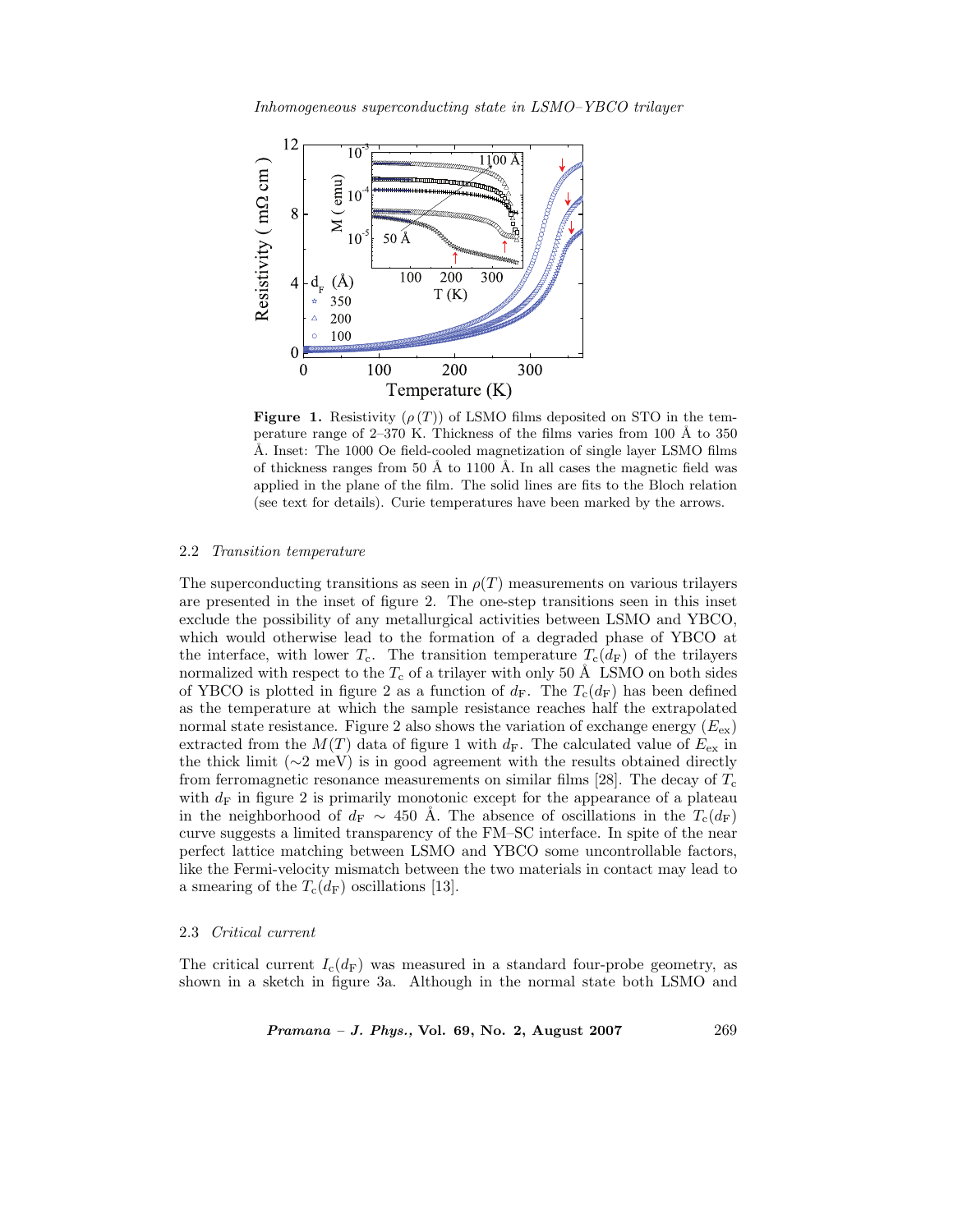*K Senapati and R C Budhani*



**Figure 2.** Superconducting transition temperature  $(T_c)$  of trilayers, normalized with respect to  $T_c$  of a 100 Å YBCO in LSMO–YBCO–LSMO trilayer, is plotted (on right y-axis) with thickness  $(d_F)$  of LSMO boundaries. The exchange energies of the corresponding single layer LSMO films (calculated from the fittings in the inset of figure 1) is plotted on the left  $y$ -axis. The solid lines are only guides to the eyes. Inset shows the resistive transitions of the trilayers into the superconducting state as a function of temperature.

YBCO layers act as parallel conducting channels for the current, in the superconducting state current is preferentially directed into the YBCO. However, owing to the small thickness of the superconducting channel in our trilayers and the induced superconducting order at the boundary, the proximally important interface region of the FM layers (shaded portion at the LSMO–YBCO interface, shown in the sketch of figure 3a) also contributes to the flow of supercurrent. Clearly, as the YBCO thickness is fixed in all cases, magnitude of  $I_c$  is expected to reflect the relative amplitude of the pair-wave function in different samples. The critical current  $I_c$  has been extracted from the measurements of current–voltage characteristics, as shown in the inset of figure 3b for a trilayer with  $d_F \sim 350$  Å. In figure 3a, we show the  $I_c$  of all trilayers as a function of temperature. The behavior of  $I_c$  is clearly non-trivial as the thickness of LSMO boundaries in these heterostructures is varied. The same data have been plotted as isothermal curves at several temperatures as a function of  $d_F$  in figure 3b. The behavior of  $I_c$  is most certainly oscillatory with an average period of  $\sim$ 250 Å and more than an order of magnitude change in current between the maxima and minima. Theoretically, this period corresponds to the distance over which the induced pair wave function changes its phase by  $\pi$ according to the relation  $(\pi \hbar v_{\rm F}/E_{\rm ex})$  [17]. Assuming a LOFF-like picture for the current situation and using the measured exchange energy (2 meV), we obtain a Fermi velocity  $v_F \sim 2.4 \times 10^6$  cm/s, which is somewhat different from the value  $({\sim}7.4\times10^{7}$  cm/s) derived from band structure calculations [29]. This discrepancy might be a reflection of the large uncertainty involved in determining the value of  $v_F$ for CMR manganites from band structure calculations, due to strong hybridization effects of Mn-d and O-p bands.

270 *Pramana – J. Phys.,* **Vol. 69, No. 2, August 2007**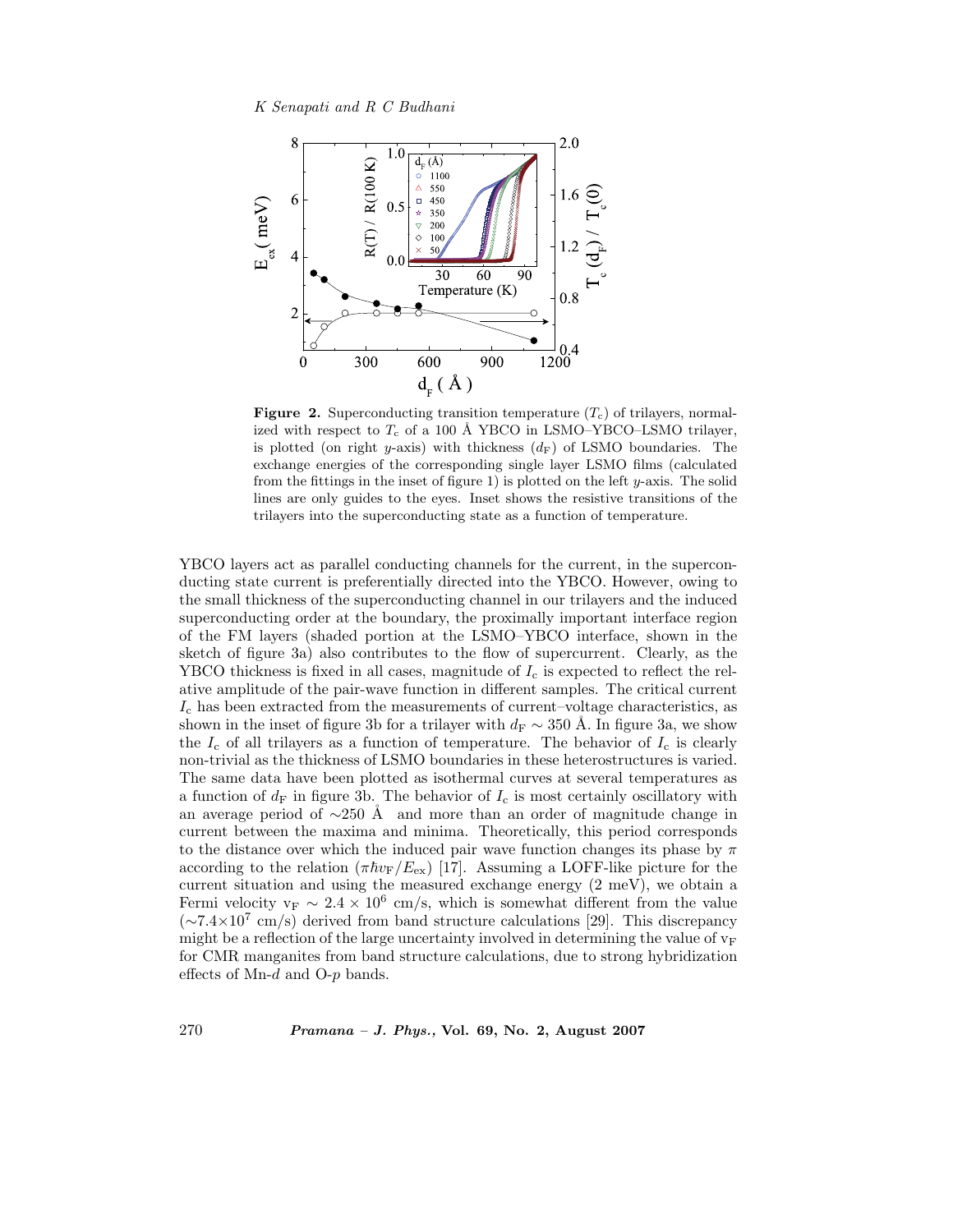

*Inhomogeneous superconducting state in LSMO–YBCO trilayer*

**Figure 3.** (a) In-plane critical current  $(I_c)$  of LSMO–YBCO–LSMO trilayers plotted as a function of temperature. Inset is a sketch of the measurement geometry. The shaded portions at the YBCO–LSMO interfaces are the inhomogeneous superconducting regions which contribute to the overall critical current of the system. (**b**) The data of panel (a) have been re-plotted as  $I_c(d_F)$ isotherms at several temperatures. Inset shows the IV curves of a trilayer with  $d_F \sim 350$  Å at temperatures 5, 10, 20 and 30 K. Arrows indicate the critical current  $I_c$ .

# 2.4 *Magnetic coupling*

To further verify the oscillating nature of  $I_c(d_F)$ , we conducted DC-magnetization measurements where diamagnetic supercurrents are intrinsically generated inside the YBCO layer in response to the applied magnetic field. These measurements were performed with an in-plane field geometry which produces the screening

*Pramana – J. Phys.,* **Vol. 69, No. 2, August 2007** 271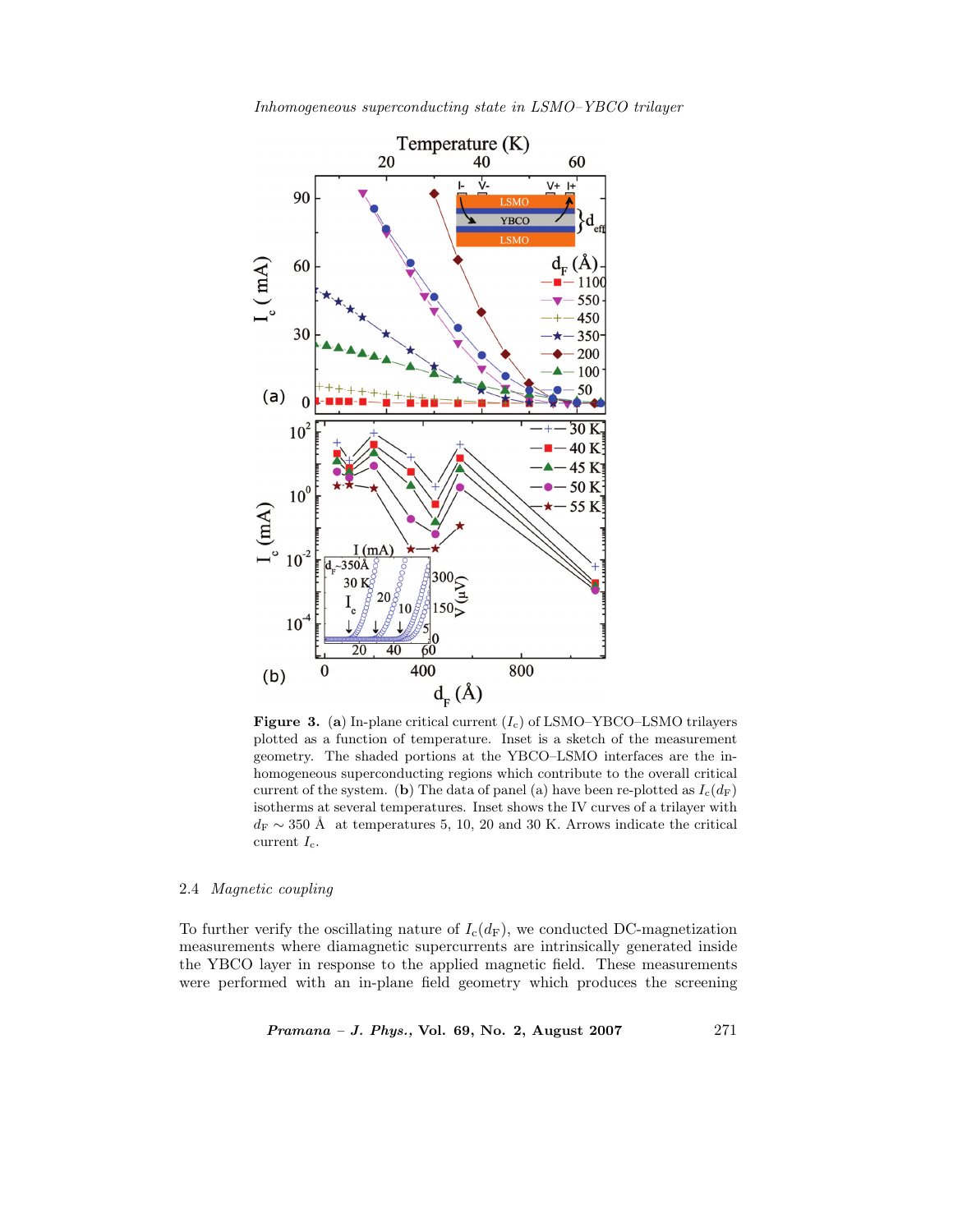*K Senapati and R C Budhani*



**Figure 4.** Panels (**a**) and (**b**) show the last two quadrants of zero-field-cooled hysteresis curves at 100 K and 10 K respectively. All measurements were carried out with a field-in-plane geometry. The inset in panel (a) compares the antiferromagnetic coupling field  $H_{AF}$  (indicated by arrows in some cases) at temperatures 10 K and 100 K, as a function of the thickness of LSMO boundary  $(d_F)$ . The solid lines in the inset are only guides to the eyes.

currents along the cross-section of the trilayers. The diamagnetic moment of this induced current acts as an opposing field which suppresses the effective magnetic field felt by the LSMO layers. Therefore, a change in the induced current (equivalently the diamagnetic moment) should be detectible from the magnetic coupling behavior of the LSMO boundaries. Zero-field-cooled magnetization measurements on our trilayer samples revealed a clear region of antiferromagnetic coupling between the moments of the top and the bottom LSMO layers at low fields (<200 Oe), as manifested by a plateau in the magnetization curve. Figure 4a shows the last two quadrants of the hysteresis loops measured at 100 K, where the YBCO is still in the normal state. The antiferromagnetic coupling field  $(H_{AF})$  extracted from the

272 *Pramana – J. Phys.,* **Vol. 69, No. 2, August 2007**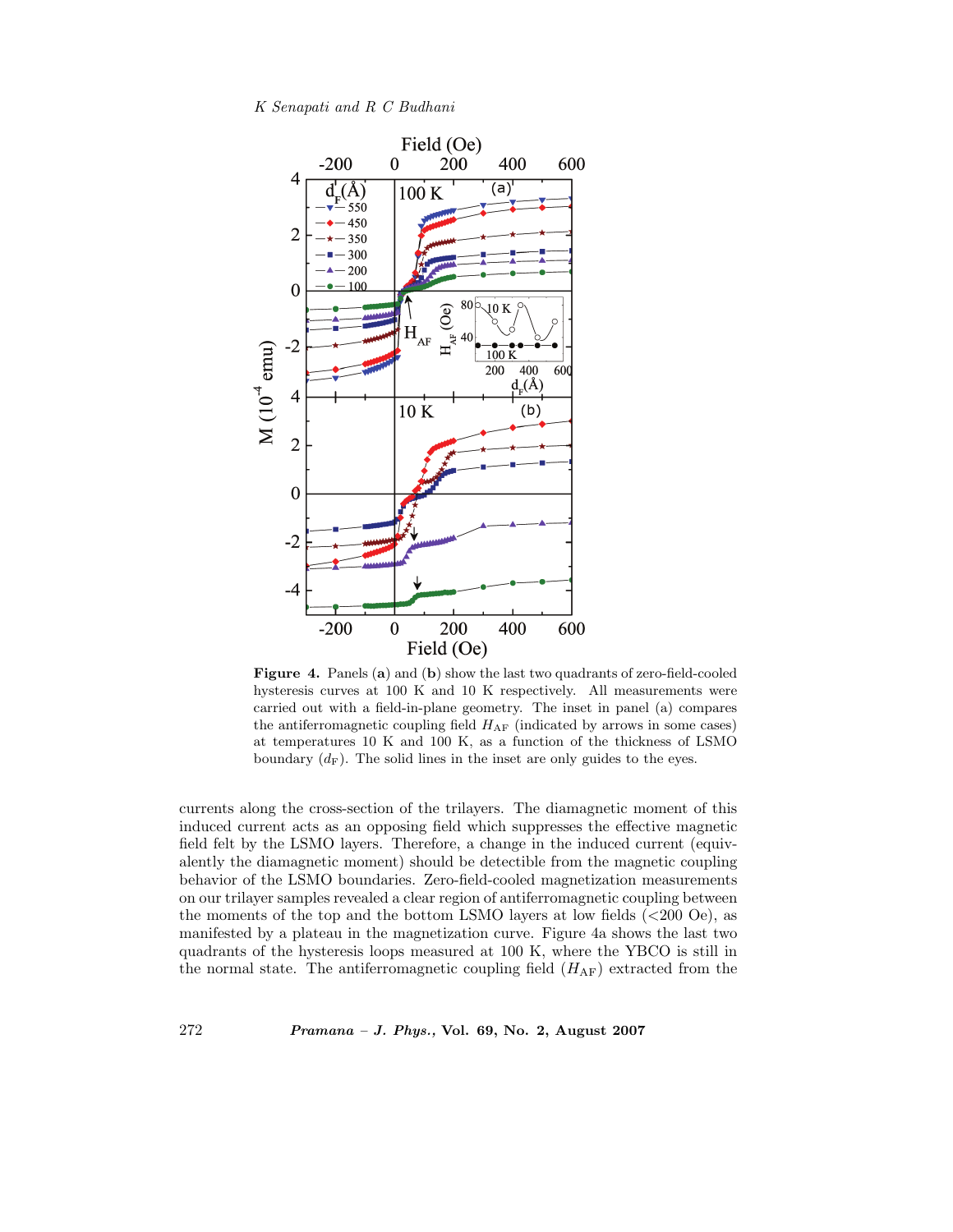#### *Inhomogeneous superconducting state in LSMO–YBCO trilayer*

 $M-H$  loops at 100 K is found to be the same (30 $\pm$ 5 Oe) for all samples. Panel (b) of figure 4 shows the magnetization measured at 10 K. Here the ferromagnetic contribution of the LSMO layers is superimposed on the strong diamagnetic moment of YBCO. However, the plateau arising from antiferromagnetic coupling between the LSMO layers is still observable. Furthermore, in clear contrast to the data at 100 K, the coupling field  $H_{\rm AF}$  in this case is oscillatory with  $d_{\rm F}$ , as shown in the inset of figure 4a. The oscillatory behavior appears to be a signature of the modulation of screening critical currents. Most interestingly, the period of oscillation in this case is found to be  $\sim$ 200 Å, which is close to the period ( $\sim$ 250 Å) obtained earlier from transport  $I_c(d_F)$ . The large range of proximity effect seen here is consistent with the results of Kasai *et al* [30], who have reported a measurable supercurrent across YBCO–LSMO–YBCO trilayer junctions with LSMO spacers of the order of  $1000$  Å.

#### **3. Discussion**

As already mentioned, the current observations can not be explained on the basis of  $\pi$ -phase coupling, since here we have only one superconducting layer. This difficulty has been addressed by more recent theories [12–14], predicting similar oscillations in heterostructures consisting of a single superconducting layer. We, however, realize the difficulty in mapping the current situation onto these theories which have been developed assuming the s-wave symmetry of the superconductors order parameter. On the other hand, there is overwhelming experimental evidence for a d-wave pairing symmetry in YBCO, with pair transport along the c-axis occurring only via Josephson tunneling. However, a few points independent of the symmetry of the order parameter can be picked up for a qualitative analysis. The non-monotonic changes in the superconducting properties with  $d_F$  can be understood from the predicted [31] non-monotonic drop in the pair-amplitude at the FM–SC interface, constrained by a maximum at the outer boundary of the ferromagnet. When a node (minimum) of the pair wave function appears at the FM–SC interface, the Cooper pairs entering the ferromagnet die quickly. On the other hand, an antinode at the interface provides better chances of survival for the Cooper pairs. Thus, the appearance of nodes and antinodes at the interface should manifest as a minimum and maximum in  $T_c(d_F)$  and  $I_c(d_F)$  curves.

The exact mechanism by which the supercurrent is continued as a quasiparticle current in an adjacent ferromagnetic layer is not yet known. However, the zero energy Andreev bound states, believed to be the origin of zero-bias conductance peaks (ZBCP) observed in HTSC, might play a role here. Kasiwaya *et al* [32,33] have shown that such bound states may lead to a spontaneous quasiparticle current across a ferromagnet <sup>d</sup>*x*2*−y*<sup>2</sup> -wave superconductor junction depending on the phase of order parameter at the interface, when the interface is perpendicular to the abplane. Interestingly, the ZBCP is also seen in LSMO–YBCO junctions where the granularity of the c-axis oriented YBCO leads to sampling of the ab-plane Andreev bound states [34].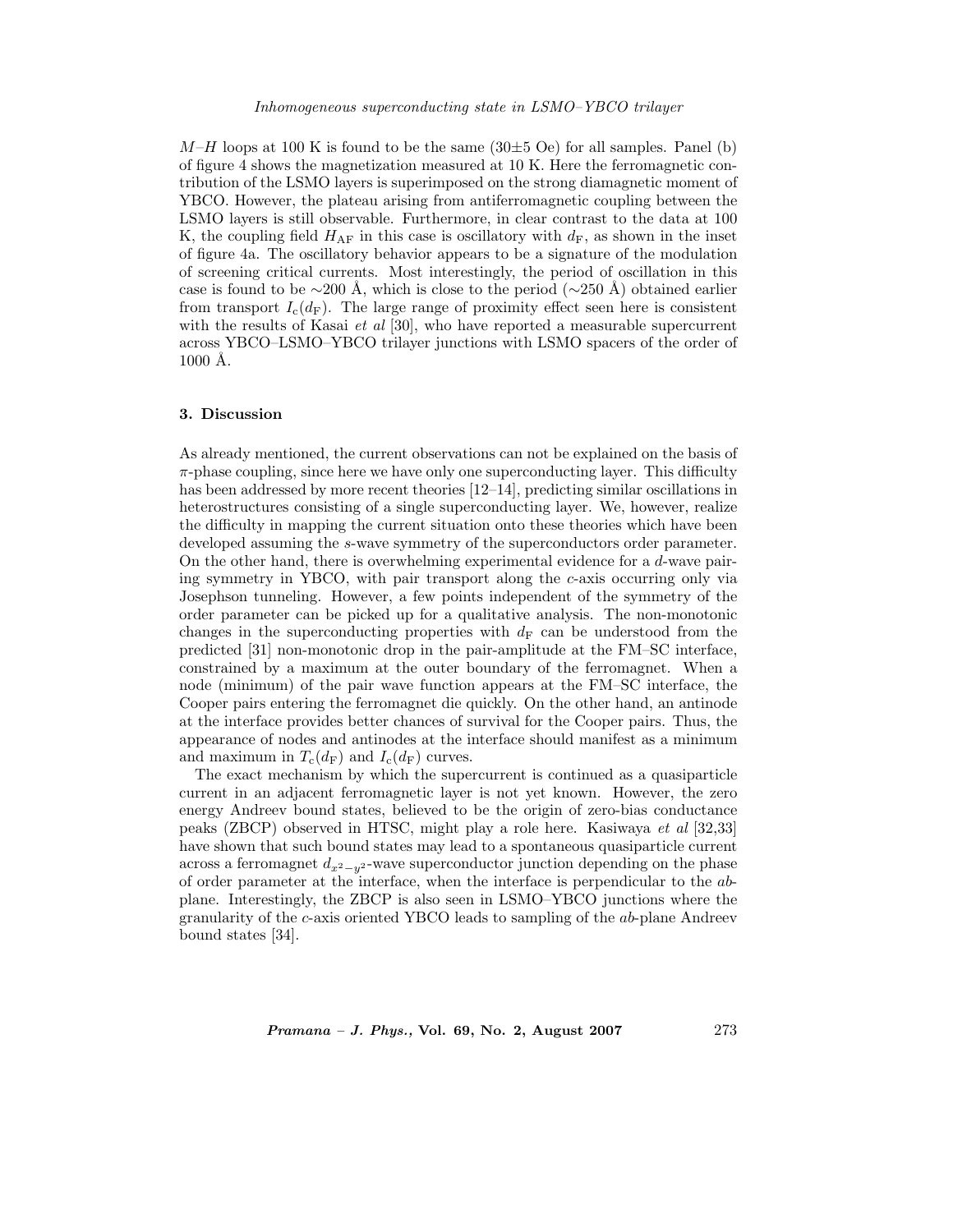## **4. Conclusions**

In conclusion, we have observed clear oscillations in critical current of LSMO– YBCO–LSMO trilayers as a function of the LSMO thickness. The period of oscillation was found to be large ( $\sim$ 200 Å). This non-monotonic behavior appears to be a manifestation of the LOFF-like oscillatory superconducting order parameter near the FM–SC interface in the limit of weak exchange energy  $(E_{ex} \ll k_BT_c)$ . The magnetic coupling behavior of the LSMO boundaries also points towards similar results. To our knowledge, this is the first observation of oscillatory critical current as a function of  $d_{\rm F}$  in a manganite–cuprate heterostructure.

## **Acknowledgement**

This research has been supported by a grant from the Defence Research and Development Organization, Government of India. We thank Prof. T V Ramakrishnan and Prof. Deepak Kumar for their critical comments on this work.

#### **References**

- [1] H K Wong, Y B Jin, H Q Yang, J B Ketterson and J E Hillard, *J. Low Temp. Phys.* **63**, 307 (1986)
- [2] C Strunk, C S¨urgers, U Paschen and H V L¨ohneysen, *Phys. Rev.* **B49**, 4053 (1994)
- [3] J S Jiang, D Davidovic, D H Reich and C L Chein, *Phys. Rev. Lett.* **74**, 314 (1995)
- [4] L Lazar, K Westerholt, H Jabel, L R Tagirov, Yu V Goryunov, N N Garif'yanov and I A Garifullin, *Phys. Rev.* **B61**, 3711 (2000)
- [5] Y Obi, M Ikebe and H Fujishiro, *Phys. Rev. Lett.* **94**, 057008 (2005)
- [6] K Zhao, Y H Huang, J F Feng, Li Zhang and H K Wong, *Physica* **C418**, 138 (2005)
- [7] V V Ryazanov, V A Oboznov, A Yu Rusanov, A V Veretennikov, A A Golubov and J Aarts, *Phys. Rev. Lett.* **86**, 2427 (2001)
- [8] Y Blum, A Tsukernik, M Karpovski and A Palevski, *Phys. Rev. Lett.* **89**, 187004 (2002)
- [9] K D Usadel, *Phys. Rev. Lett.* **25**, 506 (1970)
- [10] Z Radovic, M Ledvij, L D Grujic, A I Buzdin and J R Clem, *Phys. Rev.* **B44**, 759 (1991)
- [11] A I Buzdin, M Yu Kupriyanov and B Vujicic, *Physica* **C185**, 2025 (1991); *Sov. Phys. JETP* **74**, 124 (1992)
- [12] M G Khusainov and Yu N Proshin, *Phys. Rev.* **B56**, R14283 (1997)
- [13] L R Tagirov, *Physica* **C307**, 145 (1998)
- [14] Ya V Fominov, N M Chtchelkatchev and A A Golubov, *Phys. Rev.* **B66**, 014507 (2002)
- [15] A I Larkin and Yu N Ovchinnikov, *Sov. Phys. JETP* **20**, 762 (1965)
- [16] P Fulde and R A Ferrel, *Phys. Rev.* **135**, A550 (1964)
- [17] E A Demler, G B Arnold and M R Beasley, *Phys. Rev.* **B55**, 15174 (1997)
- [18] P Koorevaar, Y Suzuki, R Coehoorn and J Aarts, *Phys. Rev.* **B49**, 441 (1994)
- [19] Th Muhge, N N Garif'yanov, Yu V Goryunov, G G Khaliullin, L R Tagirov, K Westerholt, I A Garifullin and H Zabel, *Phys. Rev. Lett.* **77**, 1857 (1996)